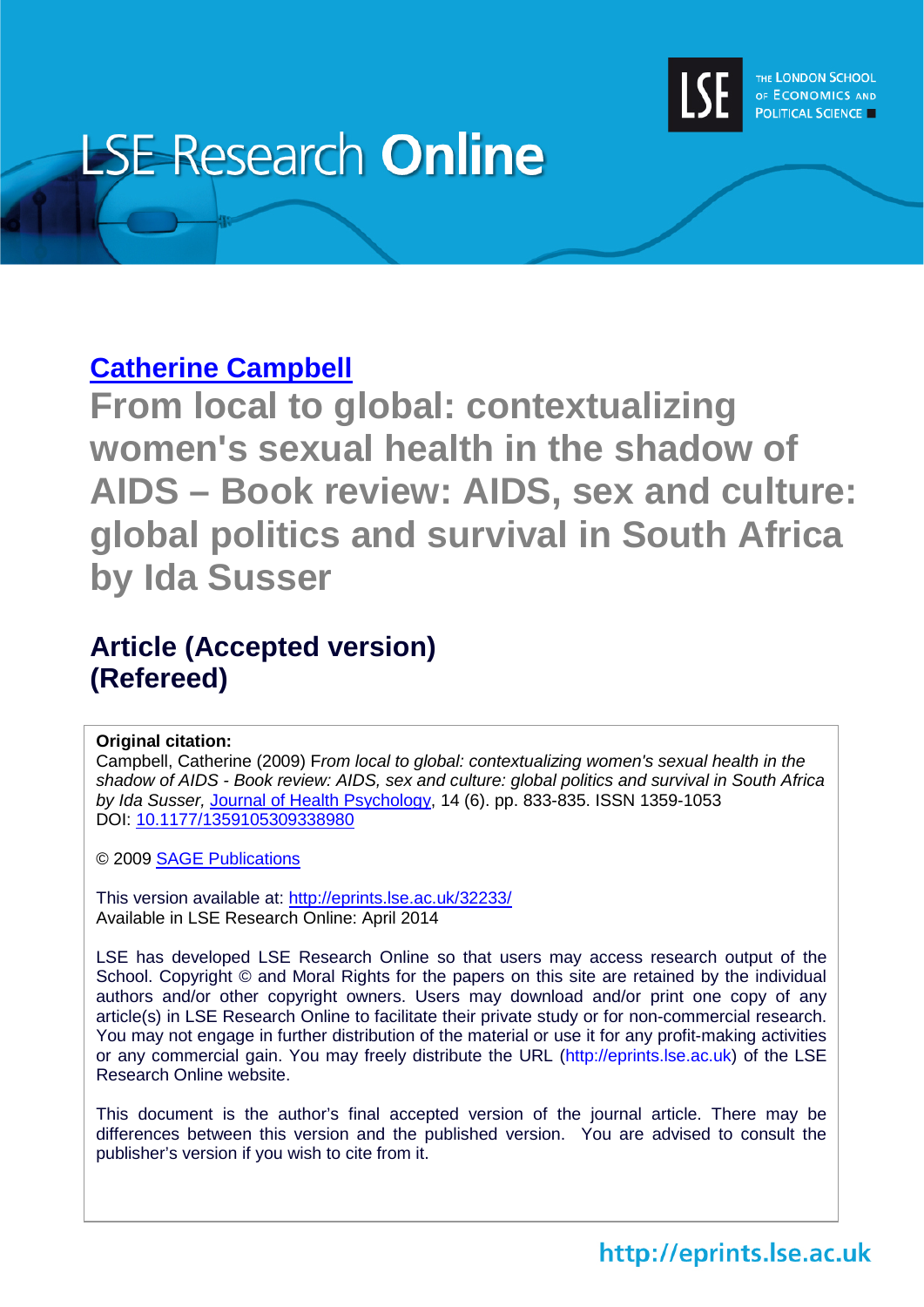Ida Susser *AIDS, Sex and Culture: Global Politics and Survival in South Africa*. Wiley-Blackwell, 2009, 276p. Paperback: 978-1-4051-5587-8.

This wide-ranging and important book examines the dialectic of structure and agency in shaping how poor African women have responded to the HIV/AIDS epidemic in southern Africa, focusing on South Africa, with brief reference to Namibia and Botswana. Based on the assumption that women's sexual subordination is a key driver of HIV transmission in sub-Saharan Africa, the book provides a compelling account of the structural forces that enable or (more often) limit women's ability to exercise autonomy and agency in their relationships with men.

Susser, a social anthropologist and ethnographer, uses an 'extended case study' approach, drawing on multiple data sources to illustrate ways in which interacting micro-local, national and global contexts drive the personal and social devastation that the epidemic wreaks in the lives of poor South Africans. Whilst this work falls squarely within the field of anthropology, it will be of particular interest to health and social psychologists interested in understanding the wider social contexts that enable or limit health-enhancing behaviours in the context of the HIV epidemic in sub-Saharan Africa. It will also be of interest to those concerned with the potential role of critical thinking and collective action by grassroots 'organic intellectuals' in challenging the gender and economic inequalities that fuel the epidemic.

Women are most vulnerable to HIV infection, comprising 60% of the infected, with those in their early teens five times as likely to be infected as young men of the same age. Poor women and rural women are least able to access effective care and treatment once infected. Women also carry most of the emotionally and economically crippling burden of care for the sick and dying in AIDS-affected communities. In unravelling the strands of the mutually reinforcing economic, historical, political and cultural factors which feed the gender inequalities that limit women's agency, Susser is at pains to avoid the

1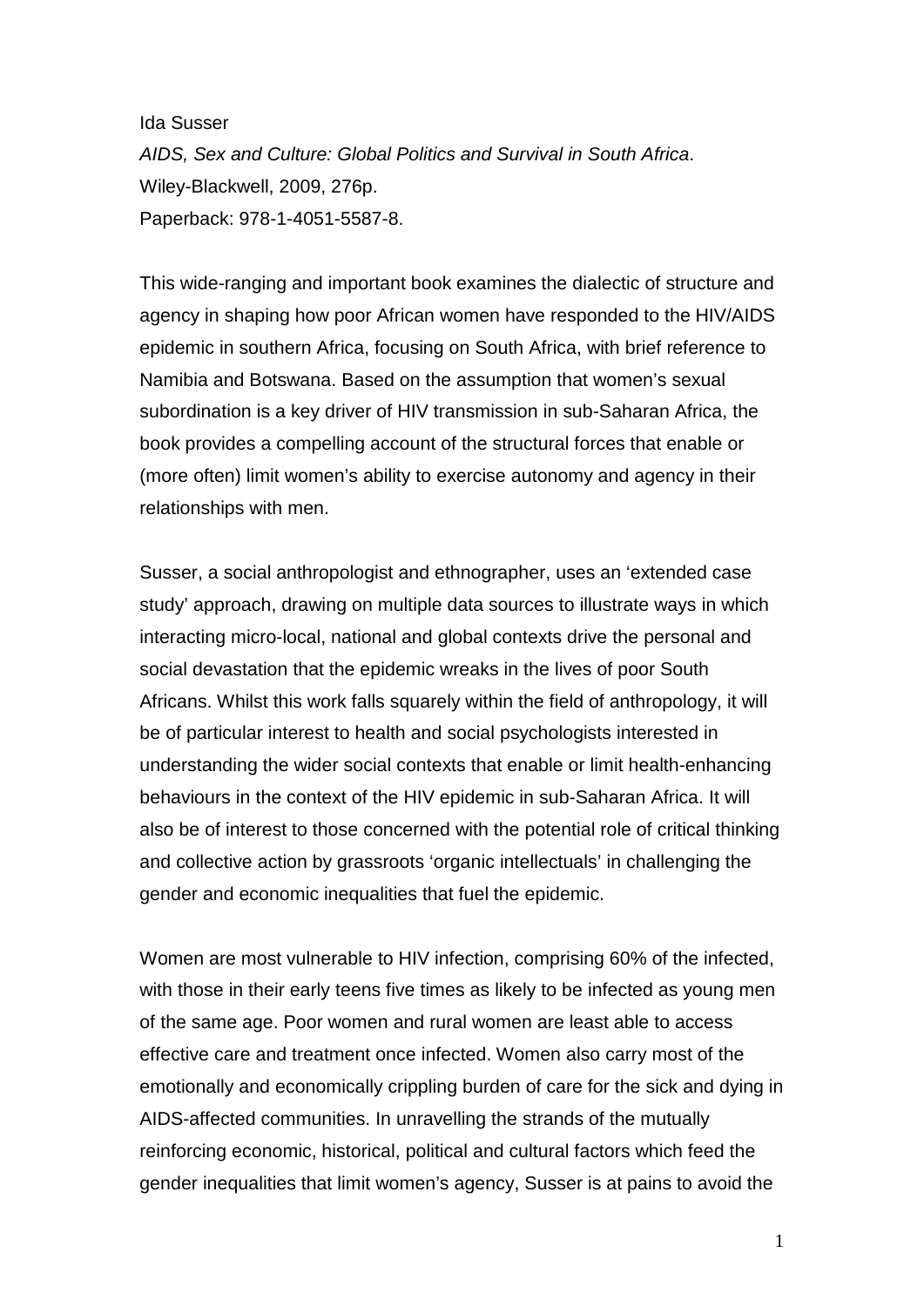common tendency to represent African women as passive victims of inexorable social forces, seeking to highlight what she calls 'spaces of hope' – illustrating the ingenuity, courage and creativity of particular women who have challenged their extreme oppression in varying degrees of success or failure.

Susser's interest in depicting women as highly competent social actors and agents of social transformation is motivated by her critique of the invisibility of African women in current international AIDS discourse. Women are represented as statistics, members of 'risk groups', 'targets' for 'intervention' – in public health plans that emphasise technical interventions to HIV/AIDS – health education, condom distribution, circumcision, VCT. Susser's material provides a convincing explanation of why such technical interventions have had so little success in turning around the epidemic. They fail to take account of the social, sexual and gender relations that shape the types of choices women are able to make about their sexuality. They also limit the extent to which they are able to make optimal use of technically driven AIDS prevention, care and treatment services, where these exist.

Susser's book draws attention to many neglected dimensions of the social context of the epidemic in South Africa. Thus, for example, she argues that in pre-colonial times, women had a degree of flexibility and autonomy in their relations with men. This was undermined by colonial authorities, who privileged men through their interpretation and codification of customary law in ways that excluded women from decision-making councils and from the inheritance of land. She provides a fascinating account of the gradual erosion of progressive and forward-looking national AIDS policies formulated in the early post-apartheid era in the early 1990's. She examines this erosion in the light of the country's growing commitment to neo-liberal economic policies, as well as the use of so-called 'traditional (patriarchal) African values' by both President Mbeki and the incoming President Zuma as political weapons to advance their power bases in various ways.

She traces the way in which the economic policies, such as the country's 1996 Growth, Employment and Redistribution policy (GEAR), focused on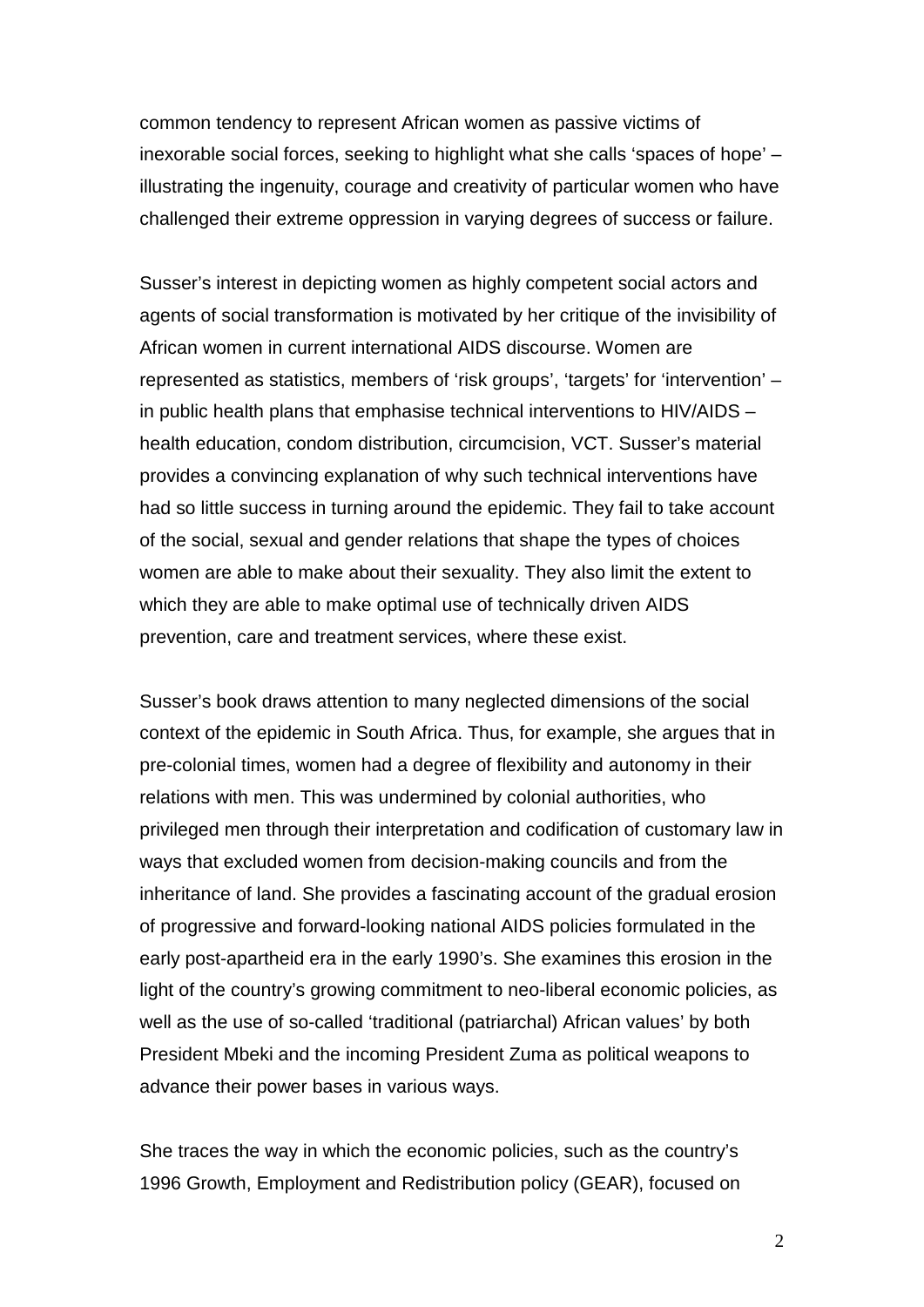developing the formal economy in ways that excluded women, children, the elderly and the disabled. She highlights the negative social impacts of the focus on market competition over collective and public endeavours, with its parallel lack of investment in building the capacities of women, the young and the poor to improve their lives. This, together with the lack of investment in smaller manufacturing and social services (arenas in which women find work and seek assistance), has dramatically increased women's economic dependence on men. Survival sex by women has effectively been underwritten by economic policy – with women being forced to use sexual leverage to extract economic resources from men, and men using their wage earning power to command the sexual and domestic services of women.

Whilst women have always had limited access to paid work, there has been growing unemployment amongst men. This situation has increased the rage of many men no longer able to fulfil the role of masculine breadwinner. This has led to an increase in private violence against women, as well as pushing women into seeking multiple partners when a single partner might not be able to give them the degree of economic support they need.

Economic policy has not only decreased women's ability to protect their sexual health. It has also hampered them in nursing those sick and dying of AIDS, in contexts where under-resourced and swamped medical services are unable to offer much assistance. Thus for example the government has invested heavily in large scale highways and bridges, without parallel investment in affordable public transport. In a context where transport constitutes 40% of the costs of caring for someone with AIDS, this situation has exacerbated the suffering of people with AIDS and their (mostly female) carers, particularly in rural areas. The growing move towards privatising clean water is also a particularly severe blow for many rural carers.

In a vitally important chapter, Susser charts the way in which women's ability to protect their health has been systematically and purposefully limited through the regulating of AIDS funding, particularly from the US. In 2008, PEPFAR (the US President's Emergency Plan for AIDS Relief) contributed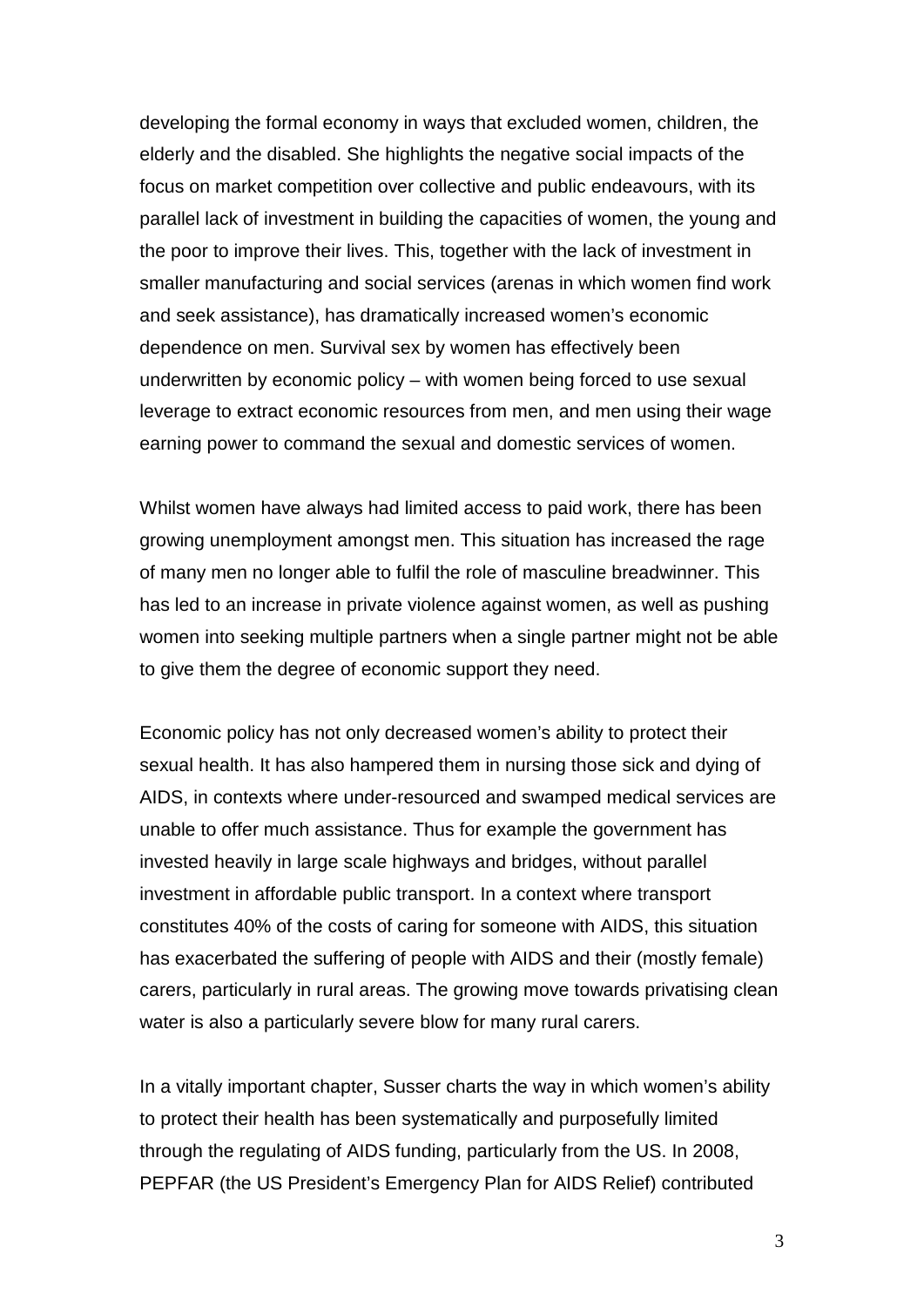the largest proportion of money globally for treatment and prevention of the epidemic. PEPFAR policies have been strongly infused with the moralistic attitudes of the religious right in the US, with its emphasis on sin, morality and gender subordination. Thus, for example, PEPFAR refused to fund any programme that did not advocate sexual abstinence outside of marriage – despite the fact that in many African settings, HIV rates are often highest amongst monogamous married women. It also refused to fund any programme that offered any kind of prevention or support to commercial sex workers, again in the face of large amounts of research highlighting the way in which transactional sex was the only route to survival for many women.

Susser concludes that preventing the further spread of AIDS will require energetic investment in human resources, including education, housing, work for women and men, as well as reductions in income inequalities between men and women. She also argues convincingly for the need for a broad coalition between AIDS activists and agencies in South Africa and globally, and to link struggles to attain treatment access for all, as well as women's empowerment to the urgent need for increased government investment in basic needs of women, the poor.

In the face of all her evidence for the way in which the epidemic is driven by widespread 'structural violence' against women, Susser provides an upbeat and optimistic account of the role that global and national AIDS movements have played in challenging unjust practices by pharmaceutical companies, forcing them to permit lower drug pricing for poor countries. She cites this as evidence of companies being forced to take account the needs of the poor in unpredented. The positive achievements of the South African Treatment Action Campaign – drawing the bulk of its membership from younger grassroots women – features heavily in her account of this process. Furthermore, she draws on various ethnographic studies to provide examples of women asserting their rights to sexual health in small-scale settings. Using Gramsci's theory of social change, she argues that these women qualify as 'organic intellectuals' capable of developing analyses of the social relations that disempower them, which constitute a necessary precondition for

4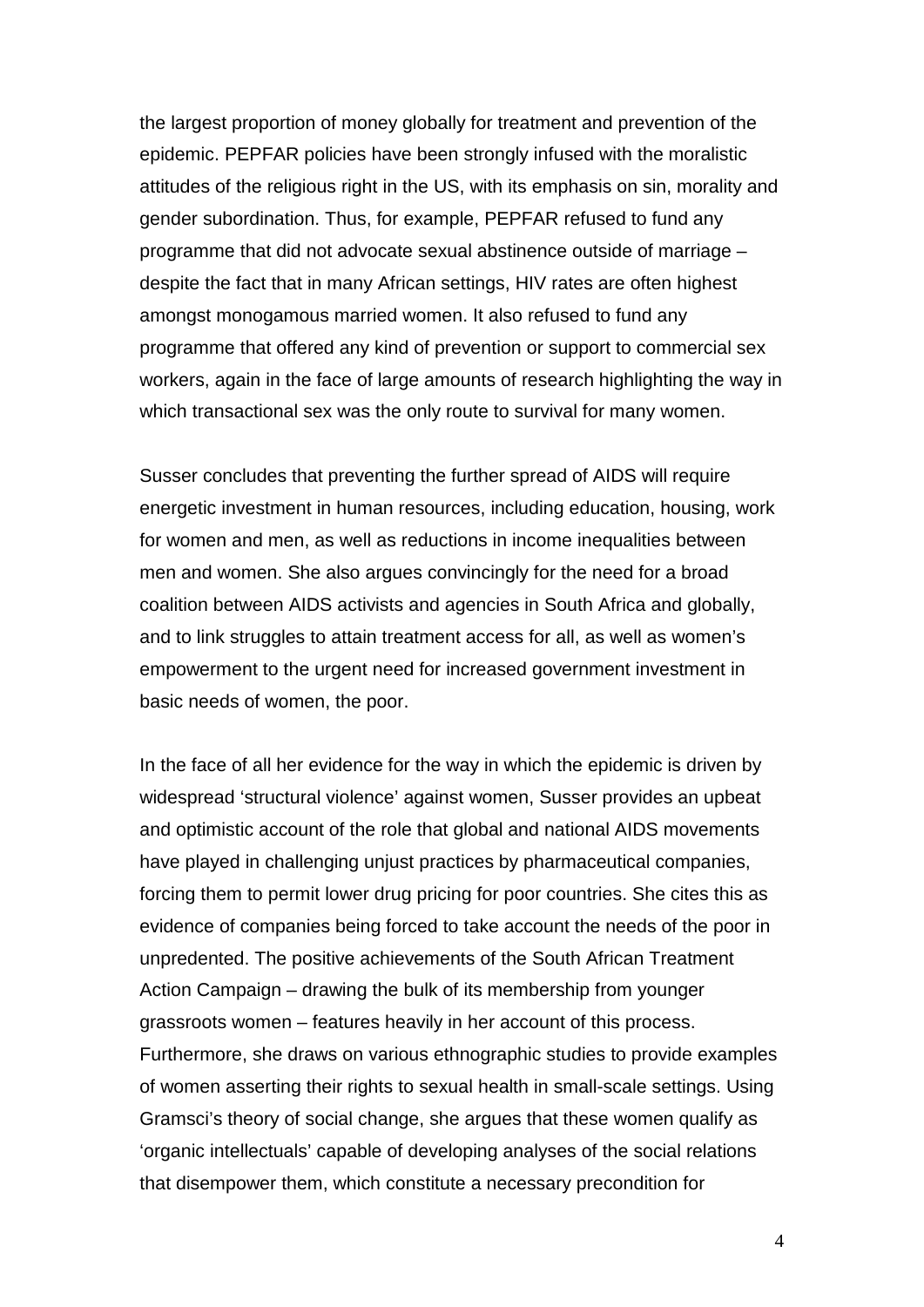collective action for social change. In the light of this material, her concluding chapter argues that the findings of her book are ultimately hopeful for women.

This claim elicits the first of two critical comments. The first queries the extent to which the material in this book can indeed be said to justify Susser's optimism. She certainly illustrates numerous instances of African women speaking assertively about their sexual rights in women-only action research settings, as well as documenting examples of e.g. women in Namibia successfully demanding access to female condoms. However, her illustrations of such isolated examples of women's agency and courage in very specific situations pale into insignificance in the face of her compelling evidence for the inexorable structural forces that stand in the way of women's advancement.

The book suffers from an uneasy tension between Susser's clearly stated determination to view women as competent and effective social actors on the one hand, and the evidence that she provides for the global, local and historical forces stacked against them on the other. Few could disagree that the creativity and courage of African women lies at the heart of the survival of many marginalised communities challenged by structural violence and global inequalities. However, in relation to the HIV/AIDS struggle, and women's ability to protect their sexual health, Susser's optimism and hopefulness about women sit uneasily with the fact that millions of African women continue to be infected in large numbers. They also sit uneasily with the power of her evidence for the relentless way in which neo-liberal economic policies, together with western symbolic and material exploitation of Africa, reinforce the local cultural and historical forces that undermine women's possibilities for sexual health at every turn.

The second critical comment relates to Susser's 'scatter-gun' style of drawing inter-changeably on a loose and highly selective array of sources in constructing her wide-ranging argument. These include the her own personal experiences – as American daughter of exiled South African political activists, herself an academic and activist; a searing first-hand account of the personal